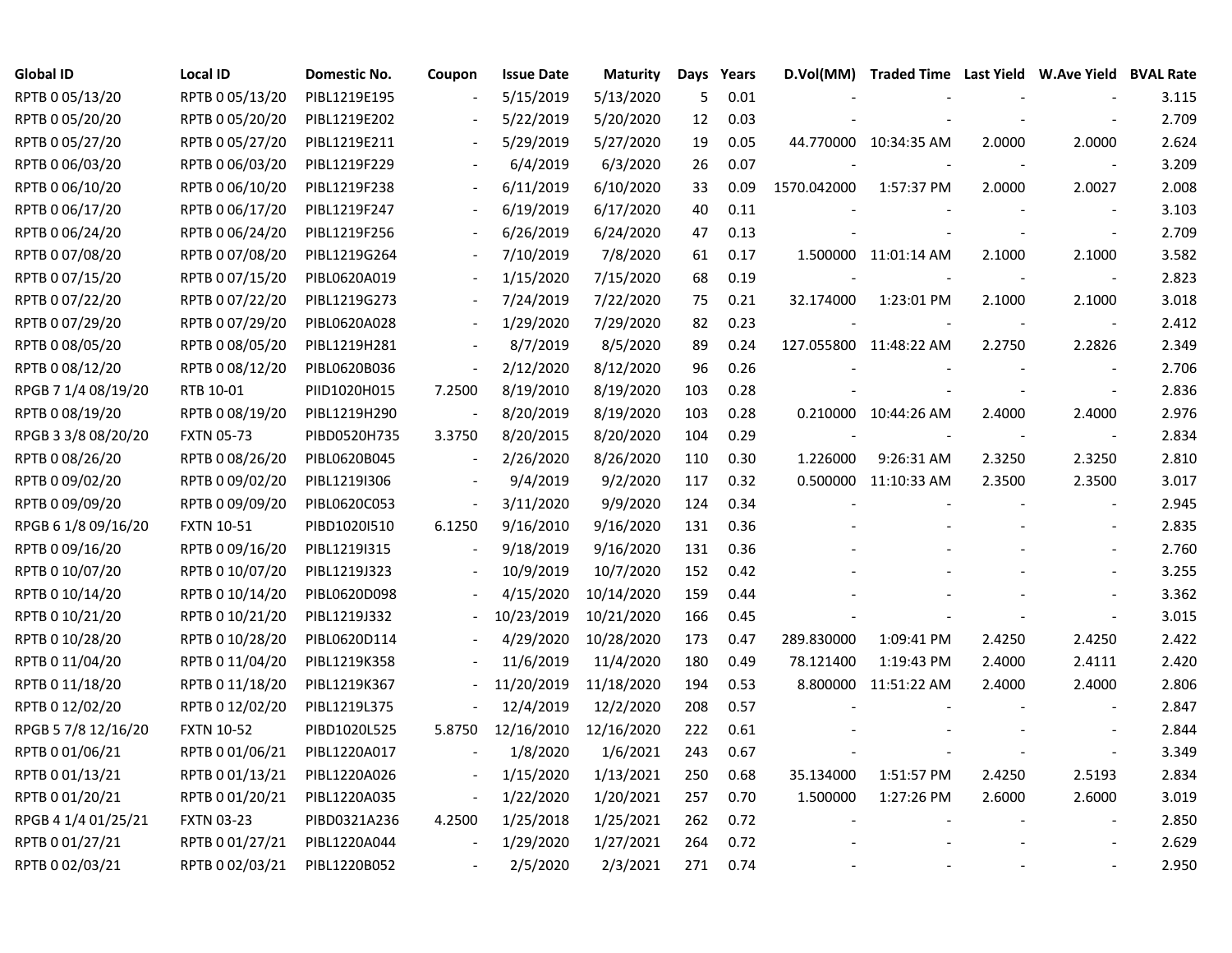| <b>Global ID</b>     | <b>Local ID</b>   | Domestic No. | Coupon                   | <b>Issue Date</b> | <b>Maturity</b>  | Days | Years |                          | D.Vol(MM) Traded Time Last Yield W.Ave Yield BVAL Rate |                |                          |       |
|----------------------|-------------------|--------------|--------------------------|-------------------|------------------|------|-------|--------------------------|--------------------------------------------------------|----------------|--------------------------|-------|
| RPTB 0 02/10/21      | RPTB 0 02/10/21   | PIBL1220B061 |                          | 2/12/2020         | 2/10/2021        | 278  | 0.76  |                          |                                                        |                |                          | 3.115 |
| RPTB 0 02/17/21      | RPTB 0 02/17/21   | PIBL1220B070 |                          | 2/19/2020         | 2/17/2021        | 285  | 0.78  |                          | 5.000000 11:02:02 AM                                   | 2.6500         | 2.6500                   | 3.547 |
| RPTB 0 02/24/21      | RPTB 0 02/24/21   | PIBL1220B089 | $\blacksquare$           | 2/26/2020         | 2/24/2021        | 292  | 0.80  |                          |                                                        |                | $\overline{\phantom{a}}$ | 3.316 |
| RPGB 7 3/8 03/03/21  | RTB 10-02         | PIID1021C027 | 7.3750                   | 3/3/2011          | 3/3/2021         | 299  | 0.82  |                          | 63.900000 10:43:34 AM                                  | 2.8500         | 2.7942                   | 2.876 |
| RPTB 0 03/03/21      | RPTB 0 03/03/21   | PIBL1220C097 | $\overline{\phantom{a}}$ | 3/4/2020          | 3/3/2021         | 299  | 0.82  |                          |                                                        |                | $\blacksquare$           | 3.034 |
| RPTB 0 03/10/21      | RPTB 0 03/10/21   | PIBL1220C104 | $\blacksquare$           | 3/11/2020         | 3/10/2021        | 306  | 0.84  |                          |                                                        |                | $\blacksquare$           | 3.052 |
| RPTB 0 03/17/21      | RPTB 0 03/17/21   | PIBL1220C113 | $\overline{\phantom{a}}$ | 3/18/2020         | 3/17/2021        | 313  | 0.86  |                          |                                                        |                |                          | 2.973 |
| RPGB 3 1/2 03/20/21  | <b>FXTN 07-57</b> | PIBD0721C574 | 3.5000                   | 3/20/2014         | 3/20/2021        | 316  | 0.87  | 50.000000                | 1:14:18 PM                                             | 2.8250         | 2.8250                   | 2.828 |
| RPTB 0 04/07/21      | RPTB 0 04/07/21   | PIBL1220D149 |                          | 4/8/2020          | 4/7/2021         | 334  | 0.91  | 1.170000                 | 10:13:16 AM                                            | 2.7500         | 2.7500                   | 2.885 |
| RPTB 0 04/14/21      | RPTB 0 04/14/21   | PIBL1220D158 | $\overline{\phantom{a}}$ | 4/15/2020         | 4/14/2021        | 341  | 0.93  |                          | 30.000000 11:17:21 AM                                  | 2.8000         | 2.8000                   | 3.065 |
| RPTB 0 04/21/21      | RPTB 0 04/21/21   | PIBL1220D167 | $\blacksquare$           | 4/22/2020         | 4/21/2021        | 348  | 0.95  |                          |                                                        |                | $\sim$                   | 3.012 |
| RPGB 6 1/2 04/28/21  | <b>FXTN 10-53</b> | PIBD1021D531 | 6.5000                   | 4/28/2011         | 4/28/2021        | 355  | 0.97  | $\sim$                   |                                                        | $\blacksquare$ | $\blacksquare$           | 2.830 |
| RPTB 0 04/28/21      | RPTB 0 04/28/21   | PIBL1220D176 | $\blacksquare$           | 4/29/2020         | 4/28/2021        | 355  | 0.97  | 1.979000                 | 9:20:25 AM                                             | 2.7750         | 2.7750                   | 2.771 |
| RPTB 0 05/05/21      | RPTB 0 05/05/21   | PIBL1220E184 | $\overline{\phantom{a}}$ | 5/6/2020          | 5/5/2021         | 362  | 0.99  | 847.260000               | 1:24:37 PM                                             | 2.8000         | 2.8116                   | 2.809 |
| RPGB 4 7/8 06/13/21  | RTB 03-09         | PIID0321F092 | 4.8750                   | 6/13/2018         | 6/13/2021        | 401  | 1.10  | 26.100000                | 1:14:04 PM                                             | 2.8350         | 2.8448                   | 2.858 |
| RPGB 5 3/4 10/20/21  | RTB 10-03         | PIID1021J039 | 5.7500                   | 10/20/2011        | 10/20/2021       | 530  | 1.45  | 0.500000                 | 1:19:21 PM                                             | 2.9500         | 2.9500                   | 2.895 |
| RPGB 5 3/4 11/24/21  | <b>FXTN 10-55</b> | PIBD1021K551 | 5.7500                   | 11/24/2011        | 11/24/2021       | 565  | 1.55  |                          |                                                        |                |                          | 2.940 |
| RPGB 6 3/8 01/19/22  | <b>FXTN 10-54</b> | PIBD1022G545 | 6.3750                   | 7/19/2011         | 1/19/2022        | 621  | 1.70  | 10.000000                | 10:43:27 AM                                            | 2.9500         | 2.9500                   | 2.918 |
| RPGB 4 01/26/22      | <b>FXTN 05-74</b> | PIBD0522A747 | 4.0000                   | 1/26/2017         | 1/26/2022        | 628  | 1.72  | 6088.000000              | 1:18:43 PM                                             | 2.9500         | 2.8003                   | 2.818 |
| RPGB 15 03/14/22     | <b>FXTN 20-02</b> | PIBD2022C021 | 15.0000                  | 3/14/2002         | 3/14/2022        | 675  | 1.85  |                          |                                                        |                | $\overline{\phantom{a}}$ | 2.911 |
| RPGB 4 3/4 07/04/22  | <b>FXTN 03-24</b> | PIBD0322G247 | 4.7500                   | 7/4/2019          | 7/4/2022         | 787  | 2.16  |                          | 790.000000 11:29:58 AM                                 | 2.8750         | 2.8929                   | 2.879 |
| RPGB 4 7/8 08/02/22  | <b>FXTN 10-56</b> | PIBD1022H562 | 4.8750                   | 8/2/2012          | 8/2/2022         | 816  | 2.23  |                          |                                                        |                | $\blacksquare$           | 2.934 |
| RPGB 4 3/4 09/13/22  | <b>FXTN 10-57</b> | PIBD1022I570 | 4.7500                   | 9/13/2012         | 9/13/2022        | 858  | 2.35  |                          |                                                        |                | $\overline{\phantom{a}}$ | 2.941 |
| RPGB 12 3/4 10/17/22 | <b>FXTN 20-03</b> | PIBD2022J033 | 12.7500                  | 10/17/2002        | 10/17/2022       | 892  | 2.44  |                          |                                                        |                | $\blacksquare$           | 2.946 |
| RPGB 4 5/8 12/04/22  | RTB 05-11         | PIID0522L114 | 4.6250                   | 12/4/2017         | 12/4/2022        | 940  | 2.57  | 1099.000000              | 1:54:36 PM                                             | 2.8850         | 2.8843                   | 2.877 |
| RPGB 4 12/06/22      | <b>FXTN 10-58</b> | PIBD1022L585 | 4.0000                   | 12/6/2012         | 12/6/2022        | 942  | 2.58  |                          |                                                        |                | $\overline{\phantom{a}}$ | 2.961 |
| RPGB 4 3/8 02/11/23  | RTB 03-10         | PIID0323B101 | 4.3750                   | 2/11/2020         | 2/11/2023 1,009  |      | 2.76  |                          | 33.200000 11:27:31 AM                                  | 2.9200         | 2.9227                   | 2.987 |
| RPGB 13 02/20/23     | <b>FXTN 20-04</b> | PIBD2023B048 | 13.0000                  | 2/20/2003         | 2/20/2023 1,018  |      | 2.79  |                          |                                                        |                |                          | 2.967 |
| RPGB 5 1/2 03/08/23  | <b>FXTN 05-75</b> | PIBD0523C752 | 5.5000                   | 3/8/2018          | 3/8/2023 1,034   |      | 2.83  |                          |                                                        |                |                          | 2.893 |
| RPGB 3 1/2 04/21/23  | <b>FXTN 07-58</b> | PIBD0723D588 | 3.5000                   | 4/21/2016         | 4/21/2023 1,078  |      | 2.95  |                          |                                                        |                | $\overline{\phantom{a}}$ | 3.029 |
| RPGB 11 7/8 05/29/23 | <b>FXTN 20-05</b> | PIBD2023E054 | 11.8750                  | 5/29/2003         | 5/29/2023 1,116  |      | 3.06  |                          |                                                        |                | $\overline{\phantom{a}}$ | 2.984 |
| RPGB 3 1/4 08/15/23  | RTB 10-04         | PIID1023H046 | 3.2500                   | 8/15/2013         | 8/15/2023 1,194  |      | 3.27  | 149.000000               | 1:11:57 PM                                             | 3.2500         | 3.2332                   | 3.190 |
| RPGB 11 3/8 10/23/23 | <b>FXTN 20-06</b> | PIBD2023J068 | 11.3750                  | 10/23/2003        | 10/23/2023 1,263 |      | 3.46  | $\overline{\phantom{a}}$ |                                                        |                | $\sim$                   | 3.010 |
| RPGB 6 1/4 03/12/24  | RTB 05-12         | PIID0524C129 | 6.2500                   | 3/12/2019         | 3/12/2024 1,404  |      | 3.84  | 823.990000               | 1:22:08 PM                                             | 3.0000         | 3.0000                   | 2.996 |
| RPGB 4 1/2 04/20/24  | <b>FXTN 07-59</b> | PIBD0724D595 | 4.5000                   | 4/20/2017         | 4/20/2024 1,443  |      | 3.95  |                          | 150.000000 10:22:10 AM                                 | 3.1000         | 3.1000                   | 3.100 |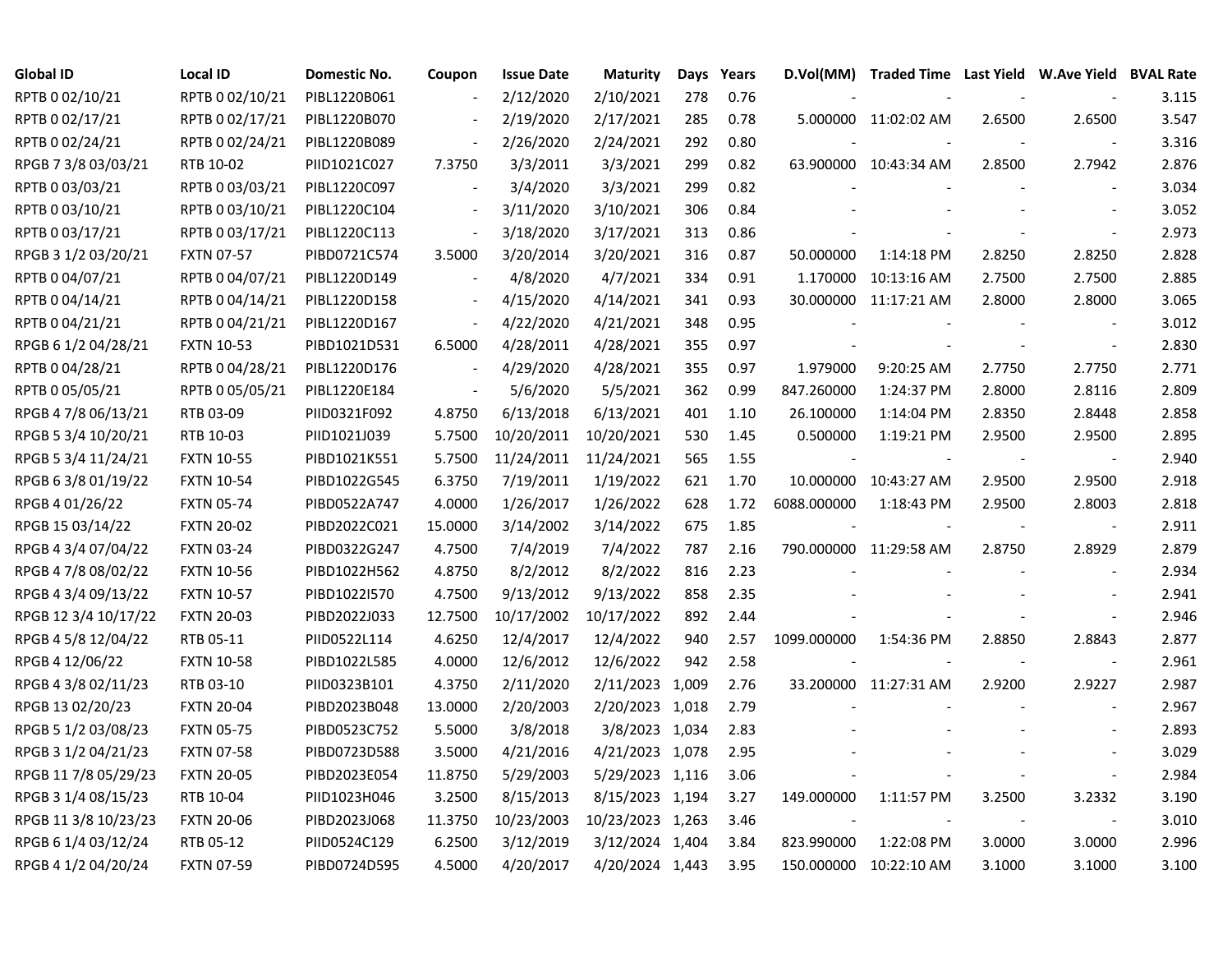| Global ID            | <b>Local ID</b>   | Domestic No. | Coupon  | <b>Issue Date</b> | <b>Maturity</b>        | Days | Years | D.Vol(MM)               | Traded Time Last Yield W.Ave Yield BVAL Rate |                          |                          |       |
|----------------------|-------------------|--------------|---------|-------------------|------------------------|------|-------|-------------------------|----------------------------------------------|--------------------------|--------------------------|-------|
| RPGB 12 3/8 06/03/24 | <b>FXTN 20-07</b> | PIBD2024F075 | 12.3750 | 6/3/2004          | 6/3/2024 1,487         |      | 4.07  |                         |                                              |                          |                          | 3.049 |
| RPGB 12 7/8 08/05/24 | <b>FXTN 20-08</b> | PIBD2024H086 | 12.8750 | 8/5/2004          | 8/5/2024 1,550         |      | 4.24  |                         |                                              |                          |                          | 3.061 |
| RPGB 4 1/8 08/20/24  | <b>FXTN 10-59</b> | PIBD1024H595 | 4.1250  | 8/20/2014         | 8/20/2024 1,565        |      | 4.29  | 1.382000                | 1:22:09 PM                                   | 3.0000                   | 3.0000                   | 3.197 |
| RPGB 4 1/4 10/17/24  | <b>FXTN 05-76</b> | PIBD0524J762 | 4.2500  | 10/17/2019        | 10/17/2024 1,623       |      | 4.44  |                         | 765.200000 11:43:40 AM                       | 3.0000                   | 3.0000                   | 2.997 |
| RPGB 13 3/4 11/11/24 | <b>FXTN 20-09</b> | PIBD2024K091 | 13.7500 | 11/11/2004        | 11/11/2024 1,648       |      | 4.51  |                         |                                              |                          | $\overline{\phantom{a}}$ | 3.079 |
| RPGB 5 3/4 04/12/25  | <b>FXTN 07-61</b> | PIBD0725D618 | 5.7500  | 4/12/2018         | 4/12/2025 1,800        |      | 4.93  | 1183.000000 11:41:39 AM |                                              | 3.0000                   | 3.0011                   | 3.023 |
| RPGB 12 1/8 04/14/25 | <b>FXTN 20-10</b> | PIBD2025D103 | 12.1250 | 4/14/2005         | 4/14/2025 1,802        |      | 4.93  |                         |                                              |                          | $\overline{\phantom{a}}$ | 3.107 |
| RPGB 3 5/8 09/09/25  | <b>FXTN 10-60</b> | PIBD1025I608 | 3.6250  | 9/9/2015          | 9/9/2025 1,950         |      | 5.34  |                         | 100.000000 11:45:46 AM                       | 3.2000                   | 3.2000                   | 3.179 |
| RPGB 12 1/8 10/20/25 | <b>FXTN 20-11</b> | PIBD2025J116 | 12.1250 | 10/20/2005        | 10/20/2025 1,991       |      | 5.45  |                         |                                              |                          | $\sim$                   | 3.143 |
| RPGB 18 1/4 11/29/25 | <b>FXTN 25-01</b> | PIBD2525K015 | 18.2500 | 11/29/2000        | 11/29/2025 2,031       |      | 5.56  |                         |                                              |                          |                          | 3.151 |
| RPGB 10 1/4 01/19/26 | <b>FXTN 20-12</b> | PIBD2026A122 | 10.2500 | 1/19/2006         | 1/19/2026 2,082        |      | 5.70  |                         |                                              |                          | $\overline{\phantom{a}}$ | 3.161 |
| RPGB 6 1/4 02/14/26  | <b>FXTN 07-62</b> | PIBD0726B627 | 6.2500  | 2/14/2019         | 2/14/2026 2,108        |      | 5.77  | 3733.730000             | 1:38:49 PM                                   | 3.1225                   | 3.1075                   | 3.121 |
| RPGB 3 1/2 09/20/26  | RTB 10-05         | PIID1026I057 | 3.5000  | 9/20/2016         | 9/20/2026 2,326        |      | 6.37  | 49.431000               | 1:09:26 PM                                   | 3.5250                   | 3.4997                   | 3.496 |
| RPGB 6 1/4 10/20/26  | RTB 15-01         | PIID1526J019 | 6.2500  | 10/20/2011        | 10/20/2026 2,356       |      | 6.45  |                         |                                              |                          | $\overline{\phantom{a}}$ | 3.212 |
| RPGB 8 12/07/26      | <b>FXTN 20-13</b> | PIBD2026L139 | 8.0000  | 12/7/2006         | 12/7/2026 2,404        |      | 6.58  |                         |                                              |                          |                          | 3.236 |
| RPGB 5 3/8 03/01/27  | RTB 15-02         | PIID1527C023 | 5.3750  | 3/1/2012          | 3/1/2027 2,488         |      | 6.81  |                         |                                              |                          |                          | 3.235 |
| RPGB 4 3/4 05/04/27  | <b>FXTN 10-61</b> | PIBD1027E617 | 4.7500  | 5/4/2017          | 5/4/2027 2,552         |      | 6.99  |                         |                                              |                          |                          | 3.248 |
| RPGB 8 5/8 09/06/27  | <b>FXTN 20-14</b> | PIBD2027I140 | 8.6250  | 9/6/2007          | 9/6/2027 2,677         |      | 7.33  |                         |                                              |                          |                          | 3.414 |
| RPGB 6 1/4 03/22/28  | <b>FXTN 10-63</b> | PIBD1028C635 | 6.2500  | 3/22/2018         | 3/22/2028 2,875        |      | 7.87  | 589.000000              | 9:44:59 AM                                   | 3.3000                   | 3.2915                   | 3.295 |
| RPGB 9 1/2 12/04/28  | <b>FXTN 20-15</b> | PIBD2028L151 | 9.5000  | 12/4/2008         | 12/4/2028 3,132        |      | 8.58  |                         |                                              | $\overline{\phantom{a}}$ | $\overline{\phantom{a}}$ | 3.371 |
| RPGB 6 7/8 01/10/29  | <b>FXTN 10-64</b> | PIBD1029A644 | 6.8750  | 1/10/2019         | 1/10/2029 3,169        |      | 8.68  | 8390.760000             | 1:54:19 PM                                   | 3.2345                   | 3.2414                   | 3.240 |
| RPGB 8 3/4 05/27/30  | <b>FXTN 20-16</b> | PIBD2030E166 | 8.7500  | 5/27/2010         | 5/27/2030 3,671        |      | 10.05 |                         |                                              |                          | $\blacksquare$           | 3.453 |
| RPGB 12 1/2 07/28/30 | <b>FXTN 25-02</b> | PIBD2530G029 | 12.5000 | 7/28/2005         | 7/28/2030 3,733 10.22  |      |       |                         |                                              |                          | $\overline{\phantom{a}}$ | 3.355 |
| RPGB 11 1/4 01/26/31 | <b>FXTN 25-03</b> | PIBD2531A032 | 11.2500 | 1/26/2006         | 1/26/2031 3,915 10.72  |      |       |                         |                                              |                          | $\blacksquare$           | 3.365 |
| RPGB 8 07/19/31      | <b>FXTN 20-17</b> | PIBD2031G171 | 8.0000  | 7/19/2011         | 7/19/2031 4,089 11.20  |      |       | 3020.690000             | 1:53:02 PM                                   | 3.3440                   | 3.3173                   | 3.333 |
| RPGB 9 3/8 10/05/31  | <b>FXTN 25-04</b> | PIBD2531J042 | 9.3750  | 10/5/2006         | 10/5/2031 4,167 11.41  |      |       |                         |                                              |                          | $\sim$                   | 3.400 |
| RPGB 5 7/8 02/02/32  | <b>FXTN 20-18</b> | PIBD2032B183 | 5.8750  | 2/2/2012          | 2/2/2032 4,287 11.74   |      |       |                         |                                              |                          | $\overline{\phantom{a}}$ | 3.423 |
| RPGB 5 7/8 03/01/32  | RTB 20-01         | PIID2032C014 | 5.8750  | 3/1/2012          | 3/1/2032 4,315 11.81   |      |       |                         |                                              |                          |                          | 3.699 |
| RPGB 5 3/4 09/27/32  | <b>FXTN 20-19</b> | PIBD2032I195 | 5.7500  | 9/27/2012         | 9/27/2032 4,525 12.39  |      |       |                         |                                              |                          |                          | 3.483 |
| RPGB 8 1/2 11/29/32  | <b>FXTN 25-05</b> | PIBD2532K057 | 8.5000  | 11/29/2007        | 11/29/2032 4,588 12.56 |      |       |                         |                                              |                          | $\overline{\phantom{a}}$ | 3.575 |
| RPGB 3 5/8 03/21/33  | <b>FXTN 20-20</b> | PIBD2033C206 | 3.6250  | 3/21/2013         | 3/21/2033 4,700 12.87  |      |       |                         | 1.800000 11:51:30 AM                         | 3.9500                   | 3.9500                   | 3.950 |
| RPGB 9 1/4 11/05/34  | <b>FXTN 25-06</b> | PIBD2534K062 | 9.2500  | 11/5/2009         | 11/5/2034 5,294 14.49  |      |       |                         |                                              |                          | $\blacksquare$           | 3.717 |
| RPGB 8 09/30/35      | <b>FXTN 25-07</b> | PIBD2535I071 | 8.0000  | 9/30/2010         | 9/30/2035 5,623 15.40  |      |       |                         |                                              |                          |                          | 3.856 |
| RPGB 8 1/8 12/16/35  | <b>FXTN 25-08</b> | PIBD2535L086 | 8.1250  | 12/16/2010        | 12/16/2035 5,700 15.61 |      |       |                         |                                              |                          | $\overline{\phantom{a}}$ | 4.087 |
| RPGB 7 5/8 09/29/36  | <b>FXTN 25-09</b> | PIBD2536I097 | 7.6250  | 9/29/2011         | 9/29/2036 5,988 16.39  |      |       | 50.200000               | 9:52:29 AM                                   | 4.3000                   | 4.3000                   | 3.913 |